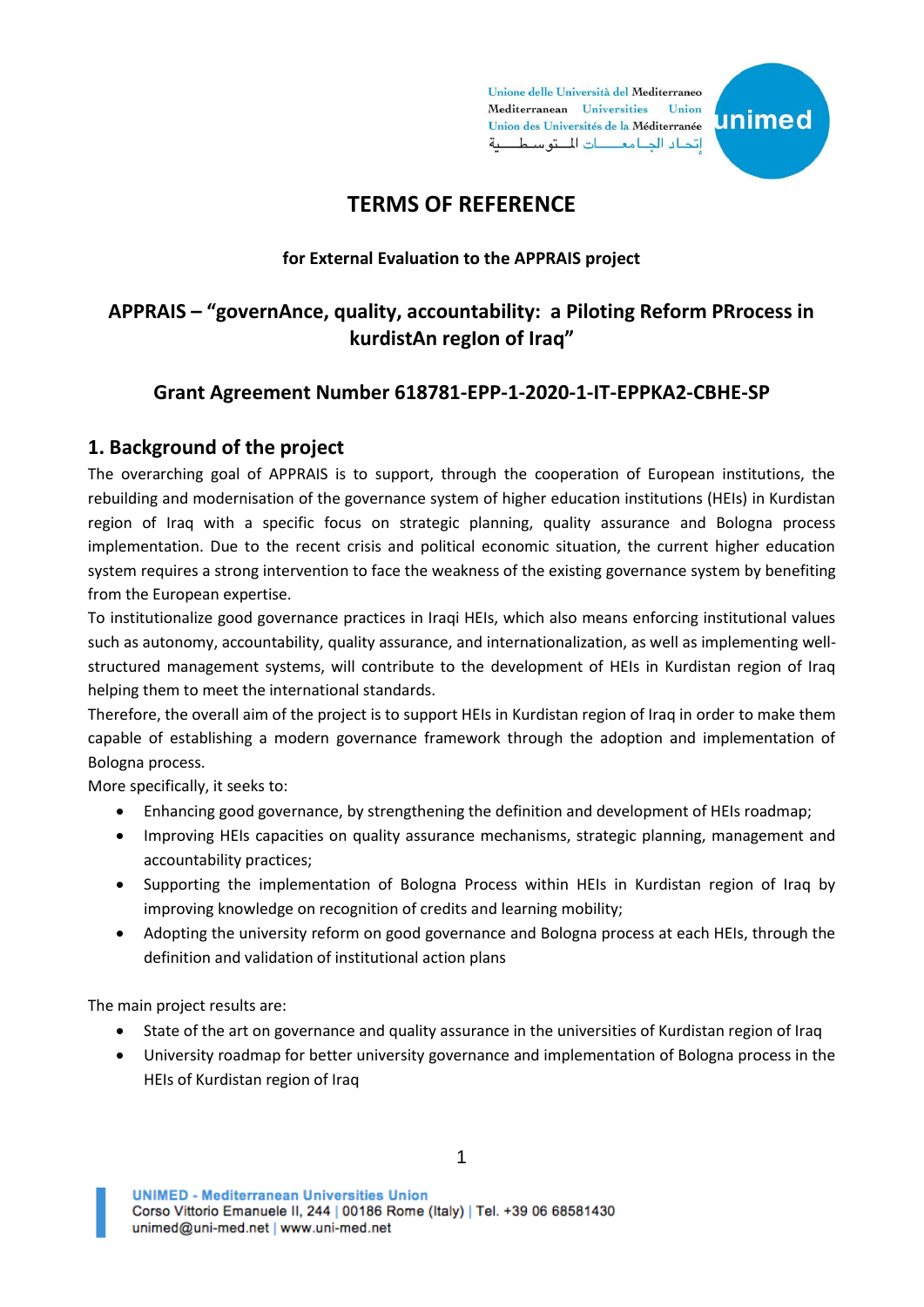Unione delle Università del Mediterraneo Mediterranean Universities Union Union des Universités de la Méditerranée اتحاد الجامعات للتوسطية



- 56 university leaders (presidents, vice-presidents, heads of IROs and QA responsibles) upskilled on strategic planning, quality assurance and credits recognition
- 80 administrative staff upskilled on university administrative management, quality assurance and internationalisation strategies
- Further 160 university staff (20 people from each HEI) benefit from the institutional ToTs during the harmonisation phase
- 8 shared strategic institutional plans validated by the KRI Ministry and adopted by the HEIs in Kurdistan.

The project is funded in the framework of the Erasmus+ CBHE Programme of the European Union under the Grant agreement number 618781-EPP-1-2020-1-IT-EPPKA2-CBHE-SP

The project is carried out by:

- 1. UNIMED Mediterranean Universities Union, Italy (coordinator)
- 2. Università di Pisa, Italy
- 3. Oslo University, Norway
- 4. University of Murcia, Spain
- 5. University of Evora, Portugal
- 6. Salaheddine University, Iraq
- 7. University of Sulaymania, Iraq
- 8. University of Duhok, Iraq
- 9. Halabja University, Iraq
- 10. Duhok Polytechnic University, Iraq
- 11. University of Garmian, Iraq
- 12. University of Zakho, Iraq
- 13. Charmo University, Iraq
- 14. Ministry of Higher Education and Scientific Research, KRG, Iraq

Project duration: From 15 January 2021 to 14 January 2024

# **2. Objectives and Key Principles of the Evaluation**

The aim of the external monitoring and evaluation is to ensure that monitoring of the project is performed adequately and accurately. It identifies procedures, criteria and resources for monitoring the project. It also deals with the evaluation of the progress of the project, risk and issue management and with the evaluation of the results in comparison with the needs of the target group(s) and sector(s).

The external monitoring and evaluation includes the evaluation of:

- partnership performance (quality of the management and WP leaderships, effectiveness of communication, meeting deadlines, etc.);
- progress toward the contractual outcomes and respect of the work plan.

**UNIMED - Mediterranean Universities Union** Corso Vittorio Emanuele II, 244 | 00186 Rome (Italy) | Tel. +39 06 68581430 unimed@uni-med.net | www.uni-med.net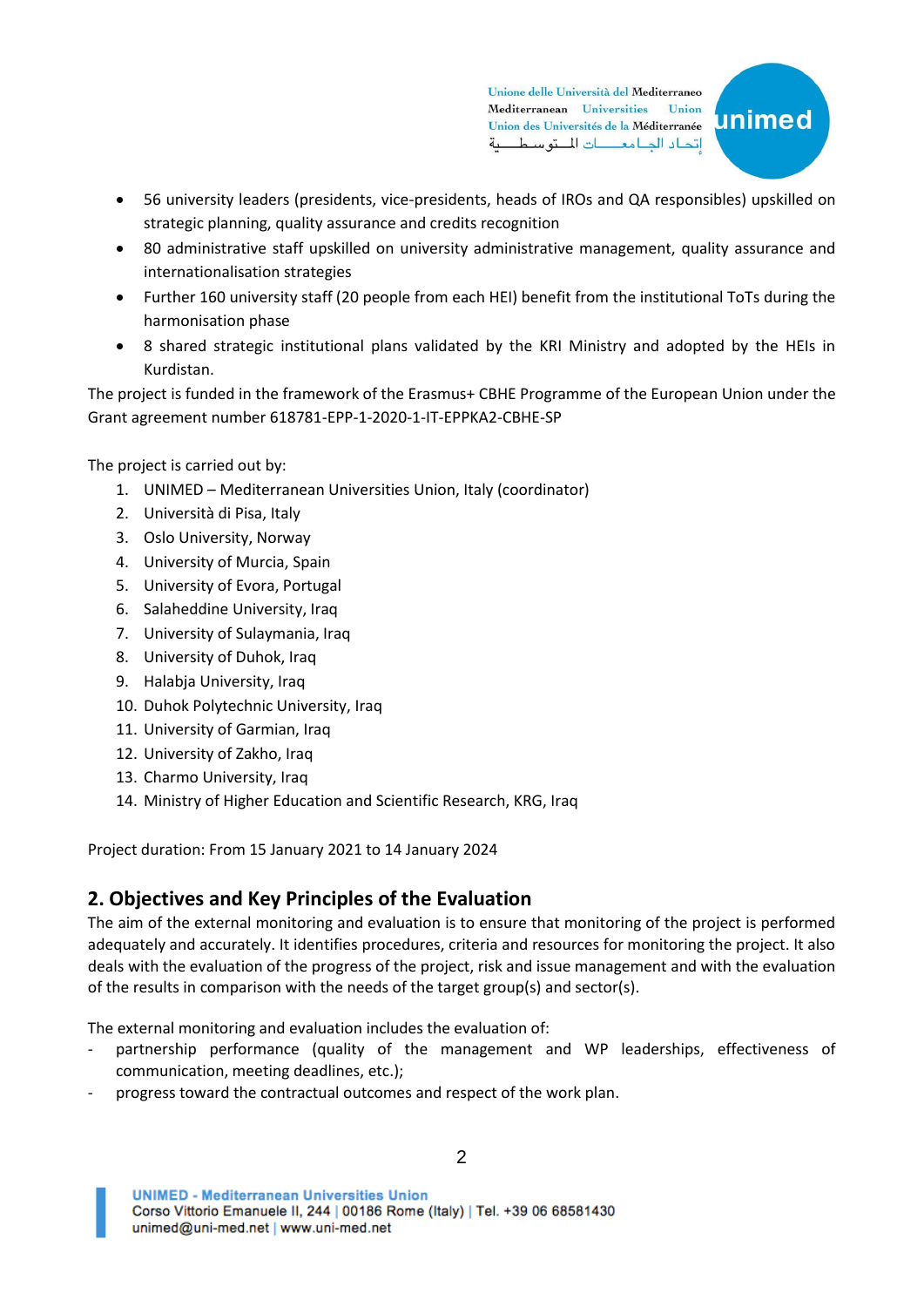Unione delle Università del Mediterraneo Mediterranean Universities Union Union des Universités de la Méditerranée اتحاد الجامعات للتوسطية



quality and relevance of the project outcomes in reaching the set objectives.

Furthermore, the partners will identify key areas of concern for additional evaluation.

In the framework of APPRAIS the External Quality Expert(s) will contribute to:

- the monitoring of effectiveness and impact of management activities; partnership performance; progress toward the contractual outcomes and respect of the contractual work plan;
- the definition of monitoring procedures;
- the design of tools to evaluate the project plenary meetings and the overall management;
- the analysis of data collected;
- the evaluation of the quality and appropriateness of the project results;
- The External Quality Expert(s) will:take part in in at least 2 in-presence meetings;
- take part in all the online meetings, upon availability;
- co-operate with the Quality Manager and the Management Committee and integrate theresults derived from the internal evaluations with the results of the external evaluations;
- elaborate evaluation reports;

The results of the evaluation will be shared and discussed within the partnership. On the basis of recommendations from Evaluators and feedback from partners, corrective actions will be taken if necessary.

#### **3. Contents of the Evaluation and document to be produced**

| <b>Deliverable</b>                                                                     | <b>Delivery Date</b> |
|----------------------------------------------------------------------------------------|----------------------|
| <b>Quality and Evaluation Plan - External part</b>                                     |                      |
| At the outset of her/his activities, the External Quality Expert will provide a        |                      |
| contribution (external part) of theproject Quality Plan The document, prepared by      |                      |
| the Leaders of the WP6 Quality and Evaluation at the beginning of the project,         |                      |
| defines the methods for the project quality and evaluation. The External Quality       | 31/07/2021           |
| Expert(s) will contribute to the document with an indication of the evaluation         |                      |
| procedures, the roles that the various Partnershave in the quality control of the      |                      |
| project and the criteria and the quality indicators that have to be used for the       |                      |
| inspection. The document should contain a series of evaluation schemes and             |                      |
| checklists in order to standardize as much as possible the monitoring process.         |                      |
| Quality mid-term report and final report                                               |                      |
| These documents are periodically produced by the Quality Committee supported           |                      |
| by the external evaluator according to the schedule for the quality control. These     | 14/10/2022           |
| documents report the results of the quality control on the different activities of the | 14/01/2024           |
| project and include eventual recommendations to be taken into consideration to         |                      |
| solve wrong situations.                                                                |                      |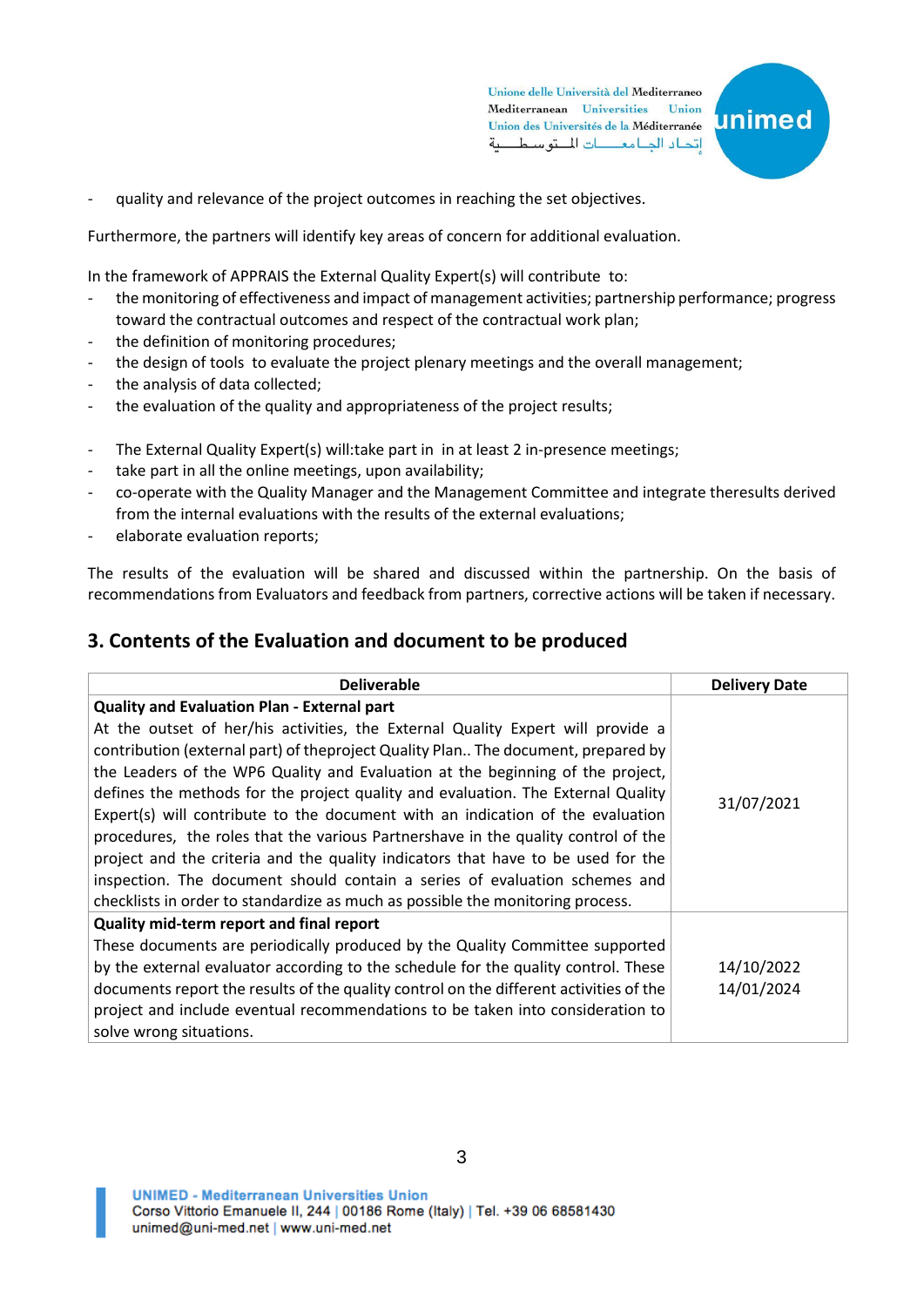Unione delle Università del Mediterraneo Mediterranean Universities Union Union des Universités de la Méditerranée اتحاد الجامعات المتوسطية



## **4. Contract Period**

The contract shall be carried out during the eligibility period of the project (15th January 2021 – 14 January 2024). In case of an extension to the eligibility period of the project, the contract period is intended to be extended accordingly.

Starting date of the assignment: 1st July 2021 Finishing date of the assignment: End of the project

## **5. Form of Contract**

Goods or services ordered by the APPRAIS as a result of the bid shall be in accordance with the APPRAIS conditions of contract. The Terms and Conditions are those of the contractor which is UNIMED - Mediterranean Universities Union.

### **6. Budget**

The total value of the contract (including any taxes and contributions) shall not exceed 12.000 EUR. VAT exemption is applicable. For Italian providers, the VAT exemption is applicable according to the Article 72 of the Italian Law D.P.R. 633/72. Providers based in other countries must refer to the national legislation and indicate the applicable law.

Any travel costs incurred while carrying out assignment(s) are covered directly by the provider.

### **7. Application procedure**

Offers should include:

- CVs of relevant staff members(s) who will directly perform the Evaluation activities;
- reference projects;
- a concept note with a rough indication of the anticipated methodology of max 2 pages.
- statement of availability;
- detailed financial offer for the implementation of the tasks.

#### Deadline for receipt of offers: **10/06/2021**

Applications should be sent in English to: uni-med@pec.it

# **8. Selection Criteria**

The contract will be awarded to the bid offering best value for money (best price-quality ratio).

The criteria for the selection of applications are:

- 30% price;
- 30% professional experience and reference projects;
- 40% compliance with the Terms of Reference

# **9. The Debriefing**

Both successful and unsuccessful contractors who wish to have the opportunity of debriefing should contact Mr. Marcello Scalisi after award of the contract.